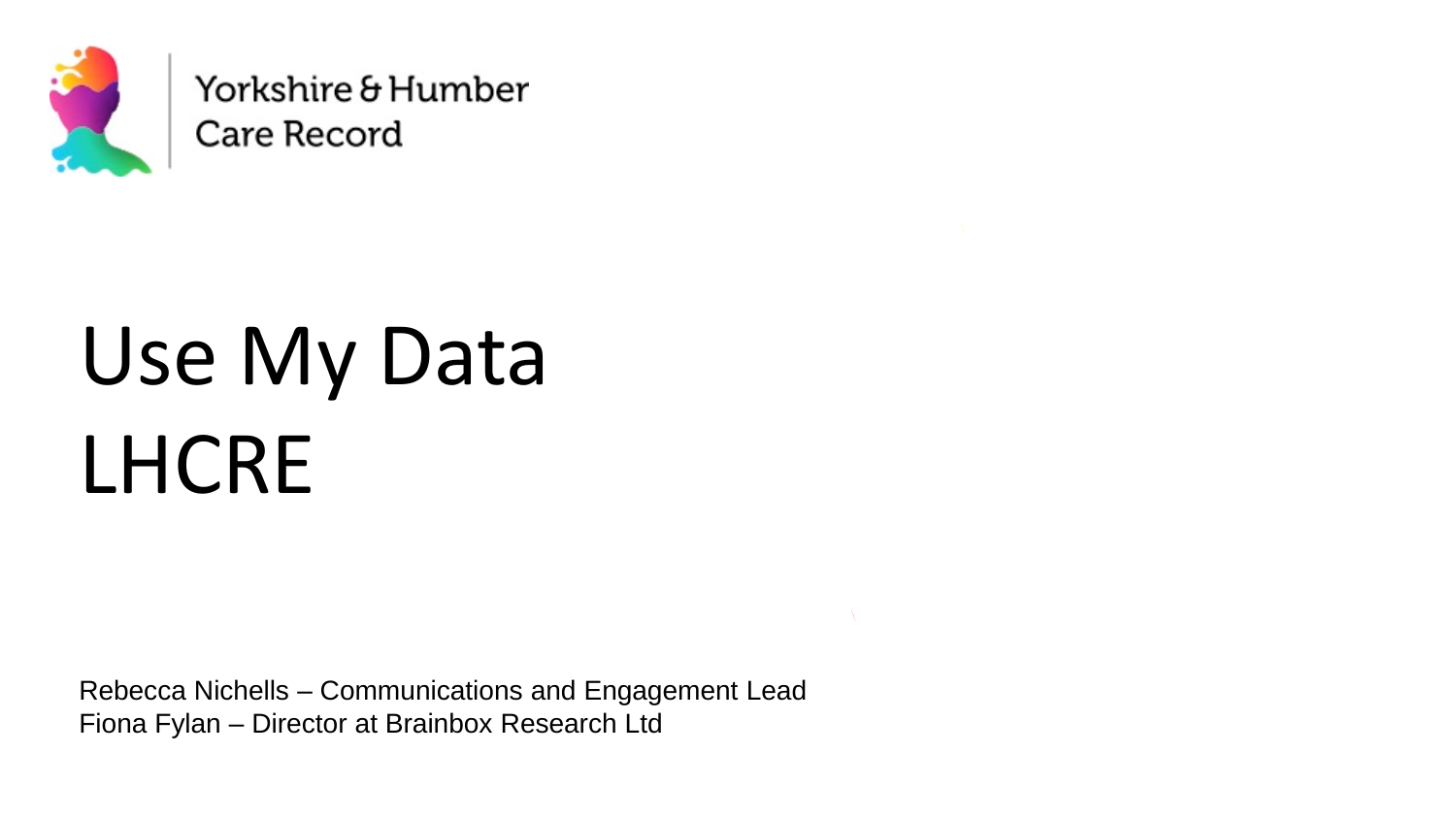### Local Health and Care Record Exemplars – LHCRE

We are 1 of 5 LHCRE

Receiving £7.5m over 18 months national investment which is locally match funded

Building on existing local shared care records with new technologies to provide a long term

Leadership from health & social care professionals and citizens is key to success of a LHCRE

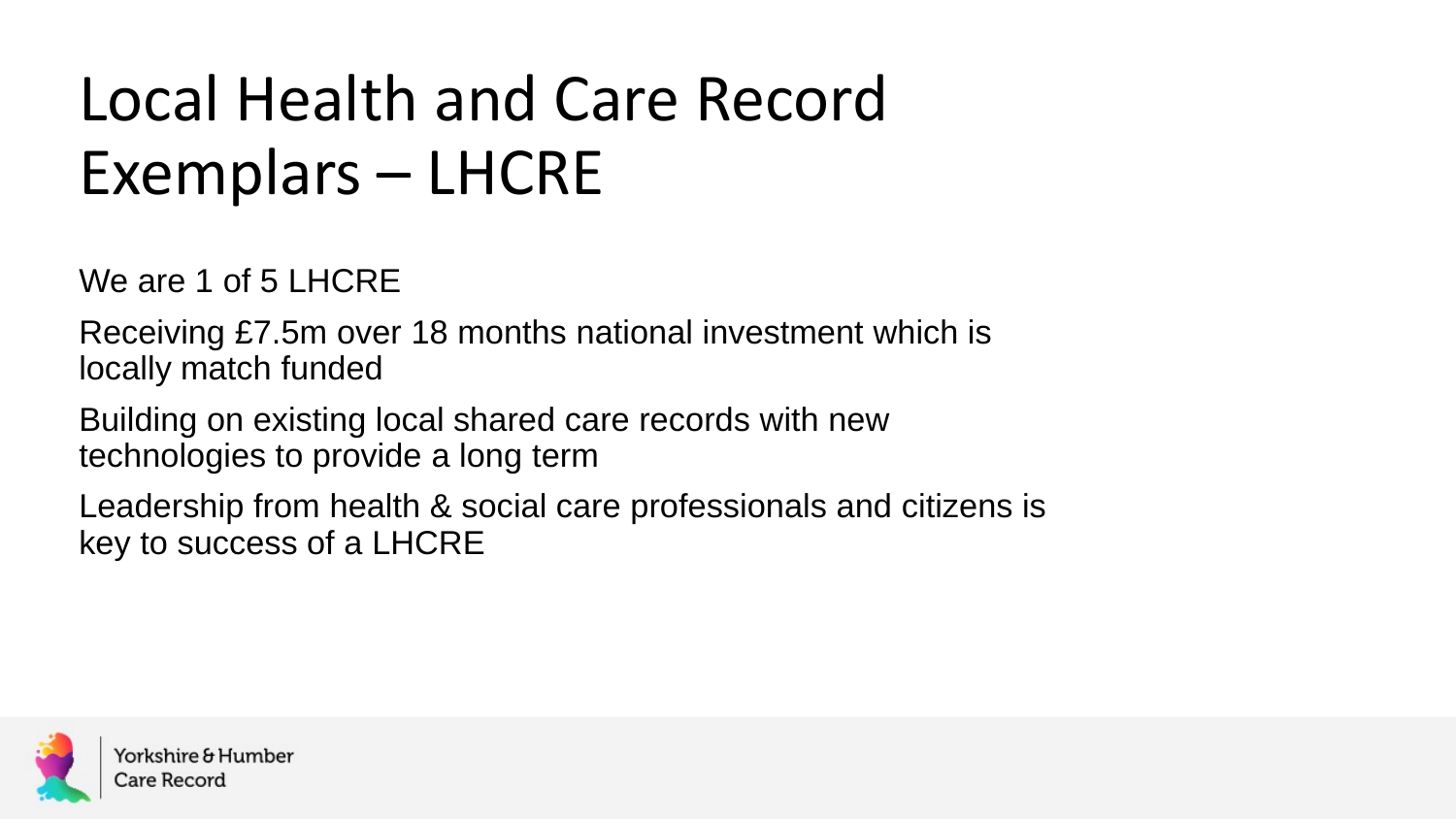# Yorkshire & Humber Care

- $R$   $\odot$   $\odot$   $\odot$   $\odot$  a citizens' health, wellbeing and care by allowing clinical and care staff involved in a person's care access to up to date and relevant information.
- will ensure the best care is offered, improve safety through helping clinical and care staff work seamlessly together.
- will reduce unnecessary tests
- will reduce need to provide the same information again and again.

In the future:

- we will also be better plan how to deliver healthcare in a local area and promote wellbeing by actively supporting our citizens.
- we will have the ability to make people's health data available to them on their own devices.

#### **Right information, Right person, Right time.**

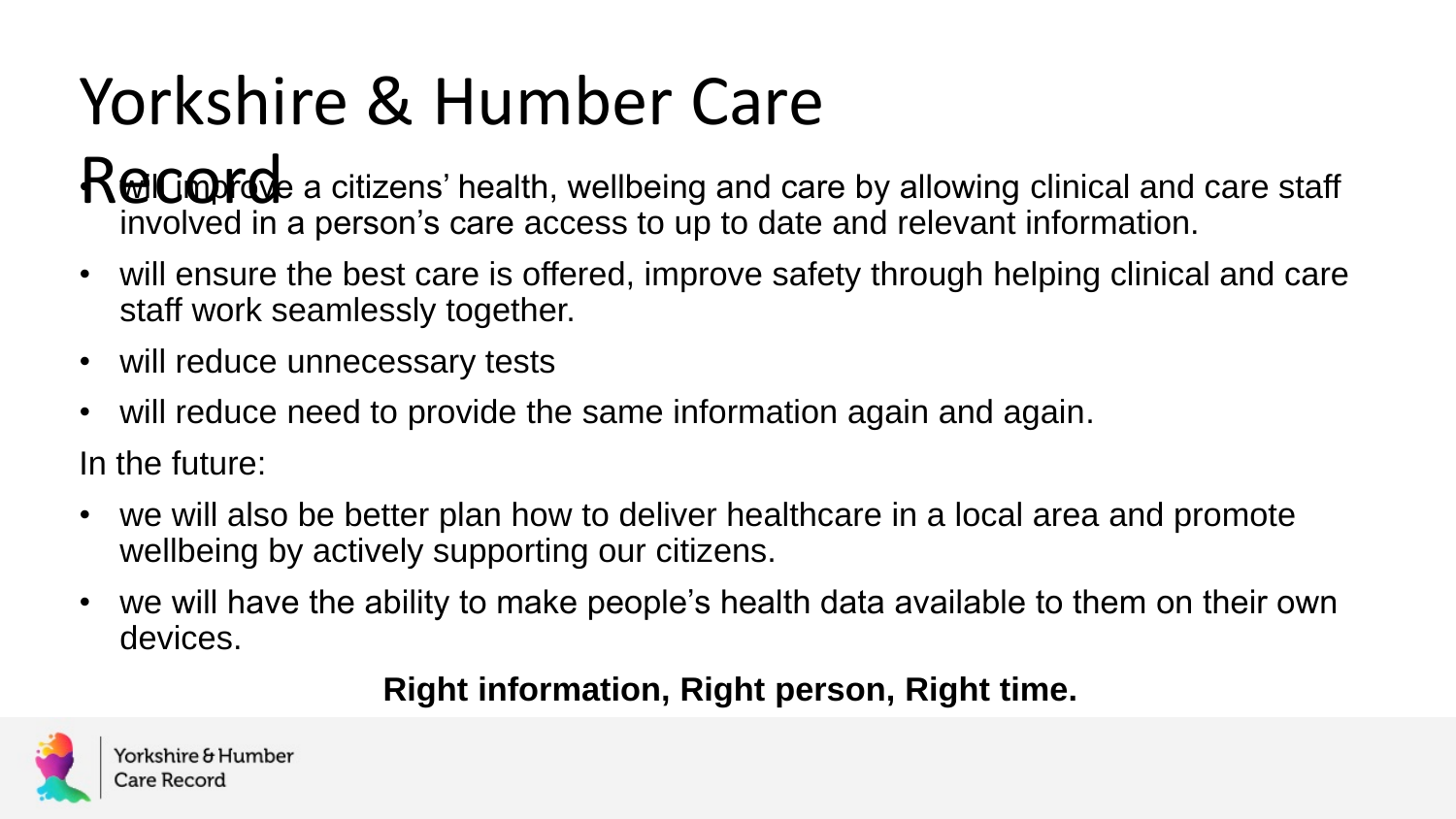## Yorkshire & Humber Care



- A Local Health Care Record provides a single view of the patients record from the 74 organisations and 725 GP practices in Yorkshire & Humber.
- Made up on the following;
	- Rapidly Improving Care
	- Systems of Systems
	- Data Ark
	- Person Held Record
- Concentrating on cancer pathway, emergency & urgent care

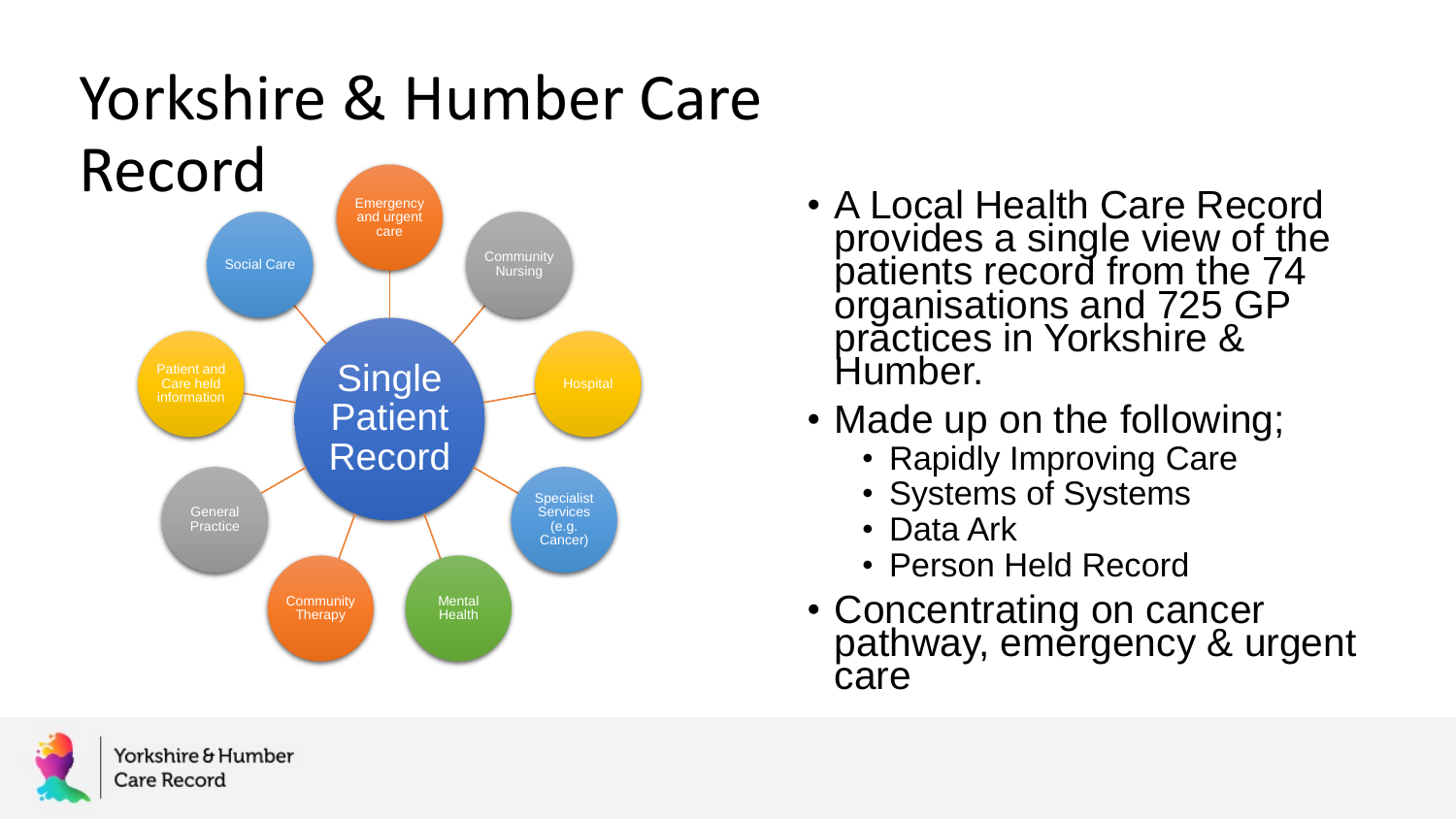

Yorkshire & Humber Care Record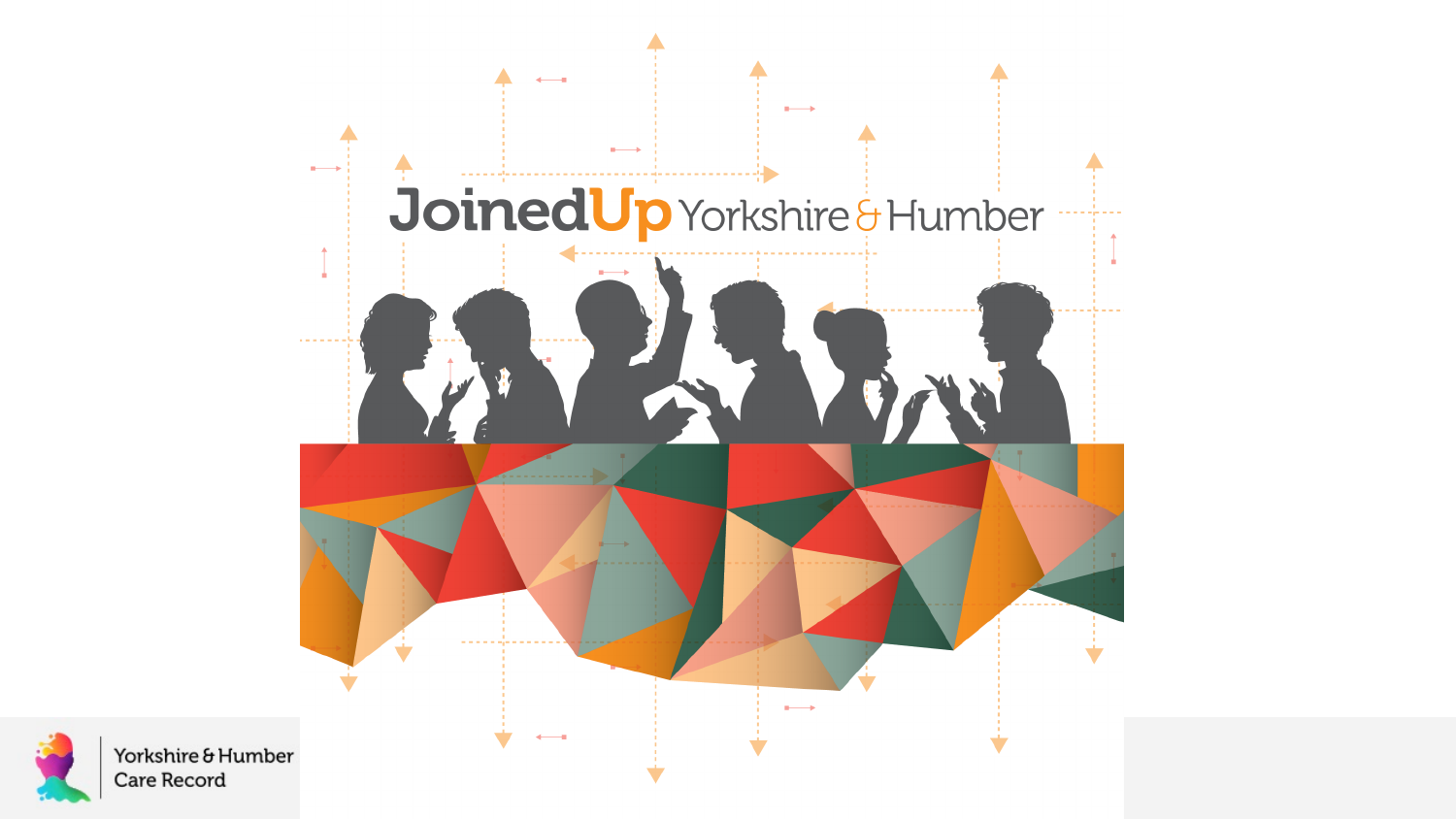# What is Joined Up Yorkshire and Humber?

- An exchange of information "conversation" between organisations who want to share and use health and wellbeing data and individuals who live in the region.
- People discussing how their health and wellbeing data could and should be shared, the benefits of sharing, the concerns they have, and how data could be used to improve population health.
- Deliberative research using case studies to generate interest and enthusiasm in the conversation and to enable people to have an informed discussion about data sharing.
- Co-creation activities to develop a set of principles that form the basis of how data should be collected and shared.

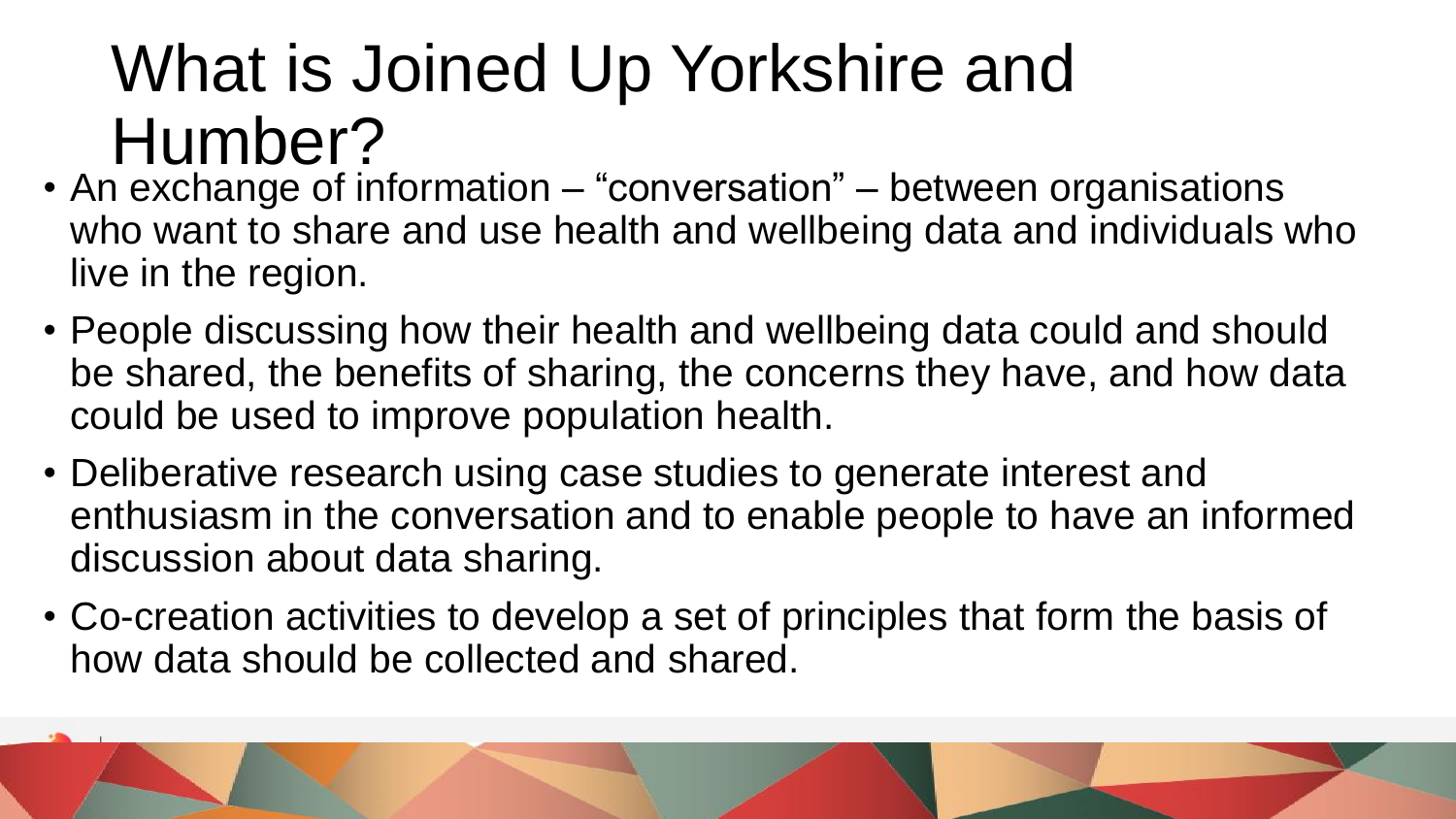# Three approaches



- 1. Community-based conversations:
	- Focus groups generate insight into how people imagine data sharing could work successfully and the "showstoppers" that lead to people opting out
	- Showcards containing short case studies ask people if they would allow their data to be used in this way.
- 2. Media-based conversations:

Invite comments on willingness to share data, trust, and commitments that would reassure people about data sharing

- Online survey
- Twitter hashtag
- 3. Co-creation workshops:

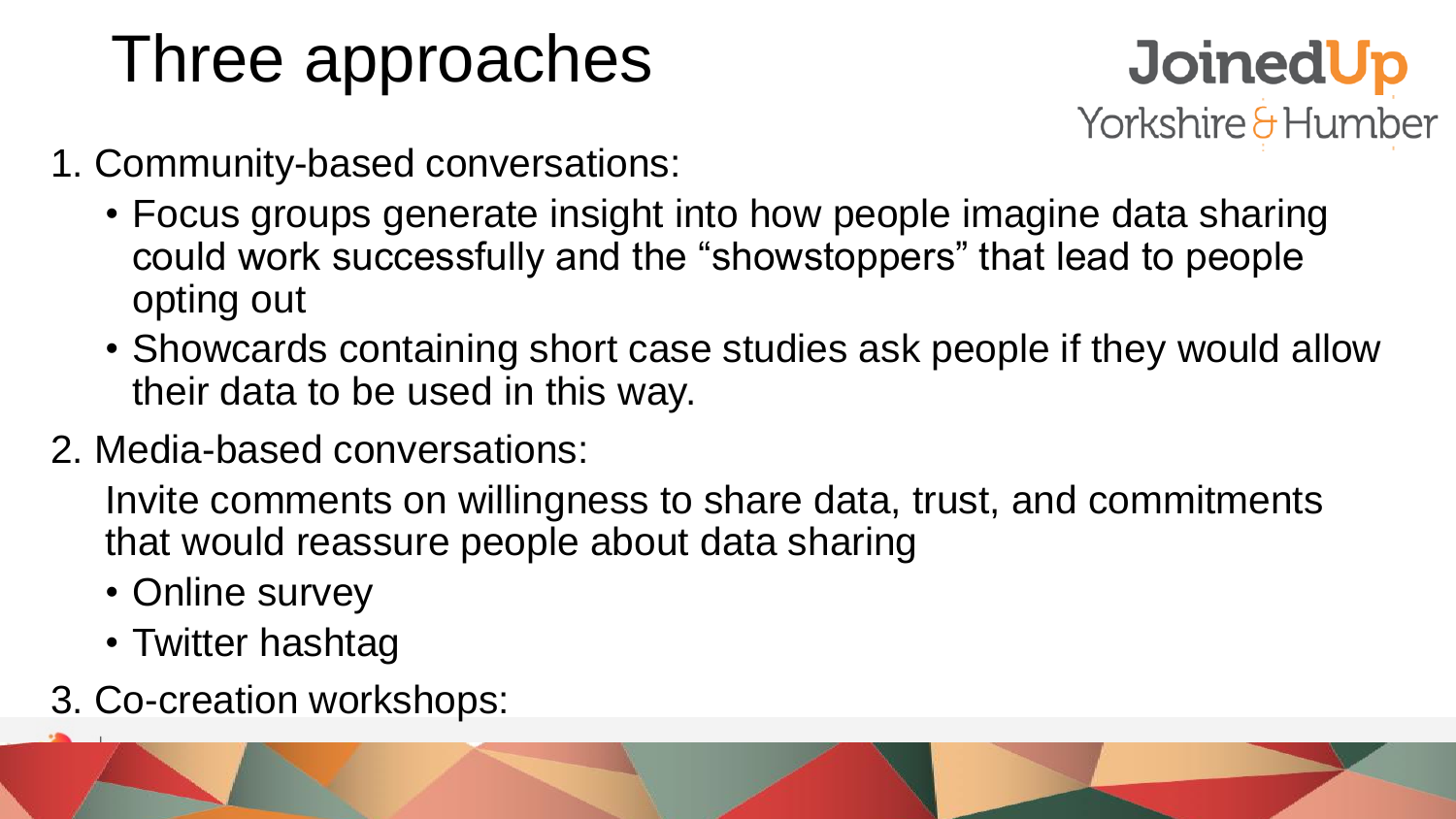# Who is taking part?



- Many and diverse people across Yorkshire and Humber
	- Humber Coast and Vale
	- South Yorkshire and Bassetlaw
	- West Yorkshire and Harrogate
- We're talking to people rather than patient groups
- Three focus groups in each of the three areas
- Showcards in at least three public spaces in each of the three areas
- Online survey and twitter hashtag shared by CCG staff and partners
- Four co-creation workshops attended by the public and at least one NHS data expert

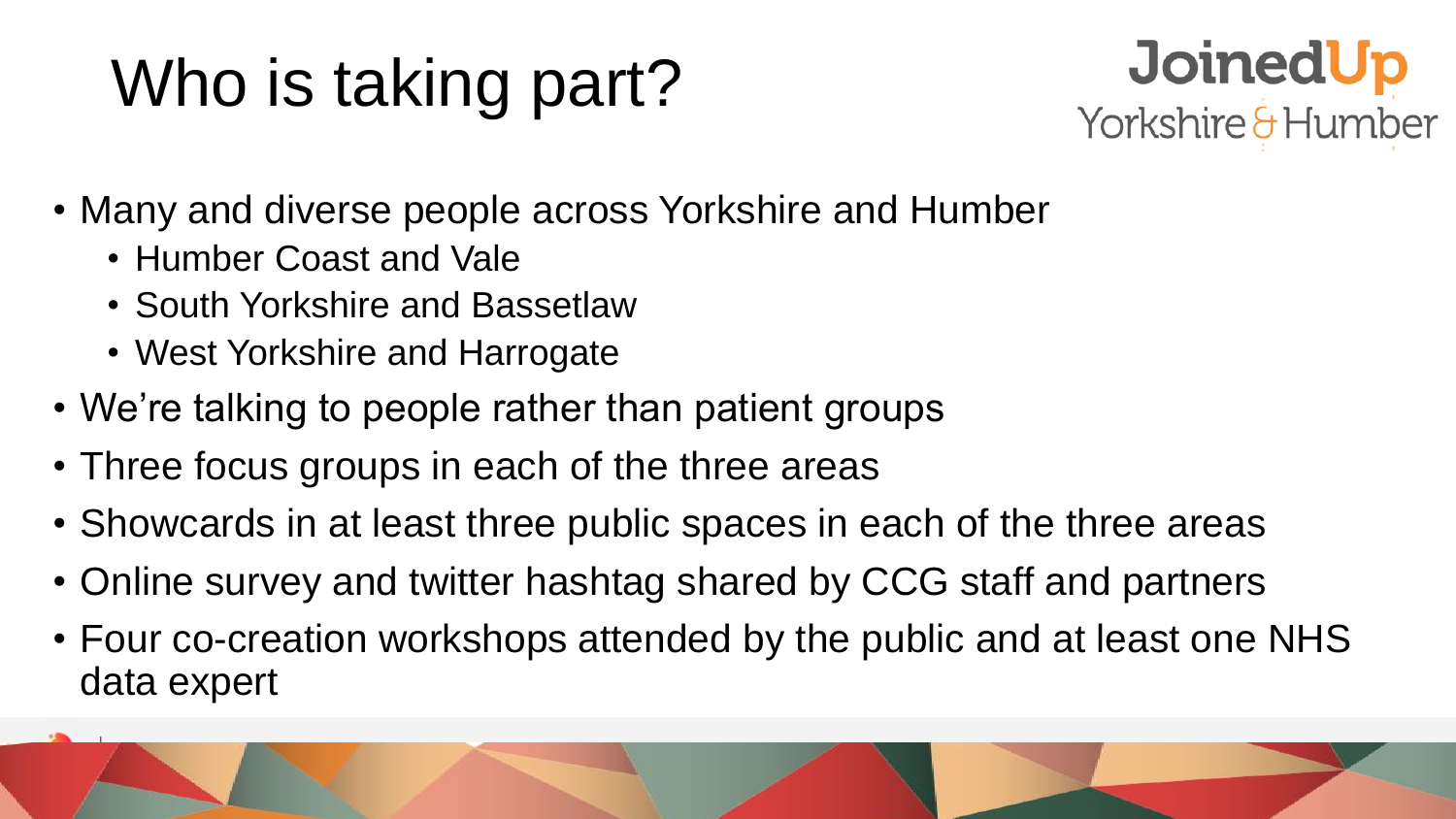# Let's give it a go……

- Is this a good use of information?
- Would you be happy for your information to he used in this way?
- What are the benefits?
- What are the dangers?
- What should the rules be?

#### **Sheila's Story**

Sheila is 83 years old and lives alone. Her health is good but she is unsteady. Sheila received a visit from a charity worker, who explained that the local health and care record system had flagged her up as being frail and at risk of falling.

"I was surprised they knew I was worried about falling. The grab rails help me get up and down the stairs and in and out of the shower. I feel much more confident now"

The charity worker arranged for grab rails to be fitted in Sheila's home to reduce her risk of falling, and for physiotherapy appointments to strengthen her muscles. These changes should help Sheila to stay living independently in her home.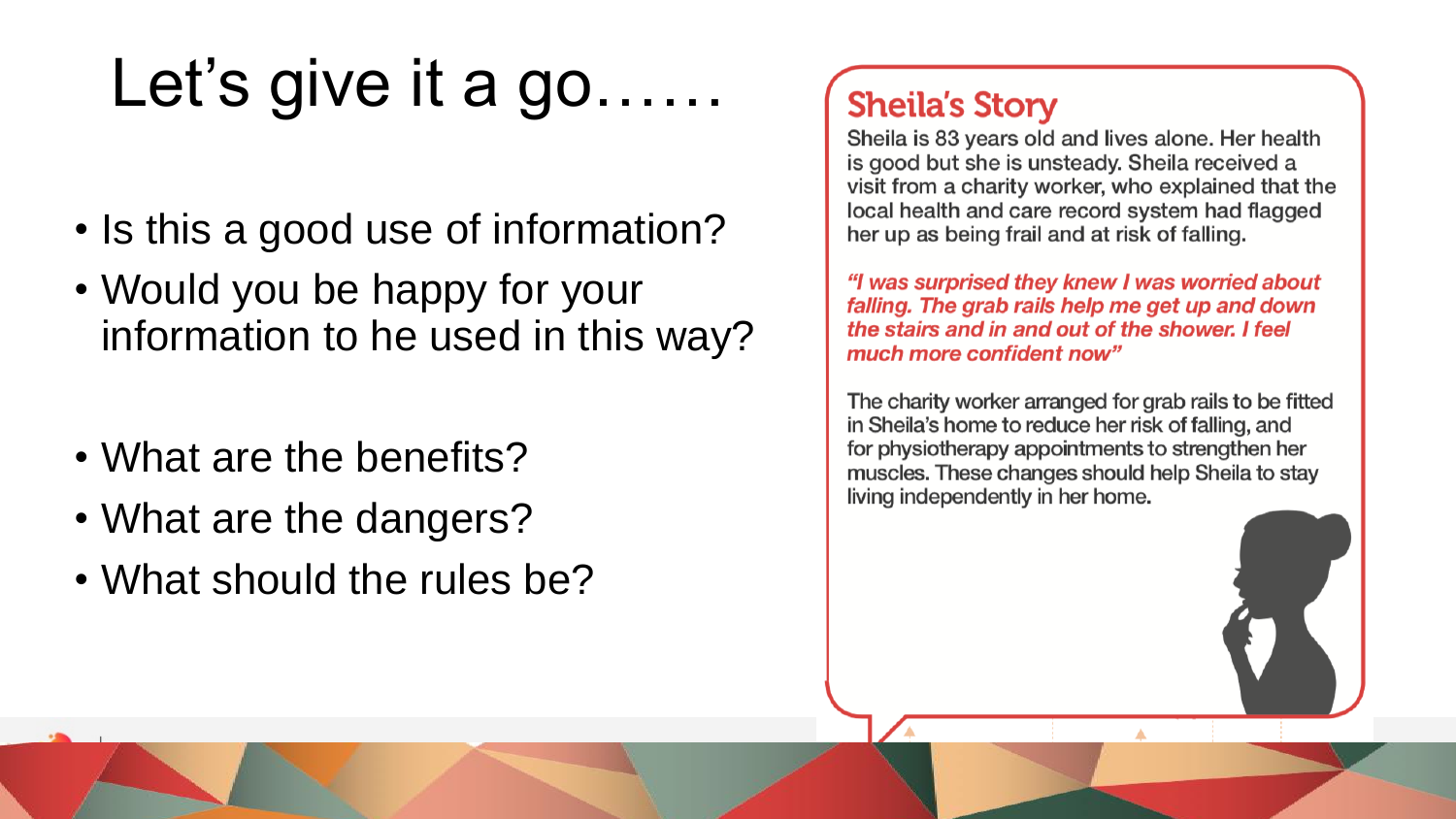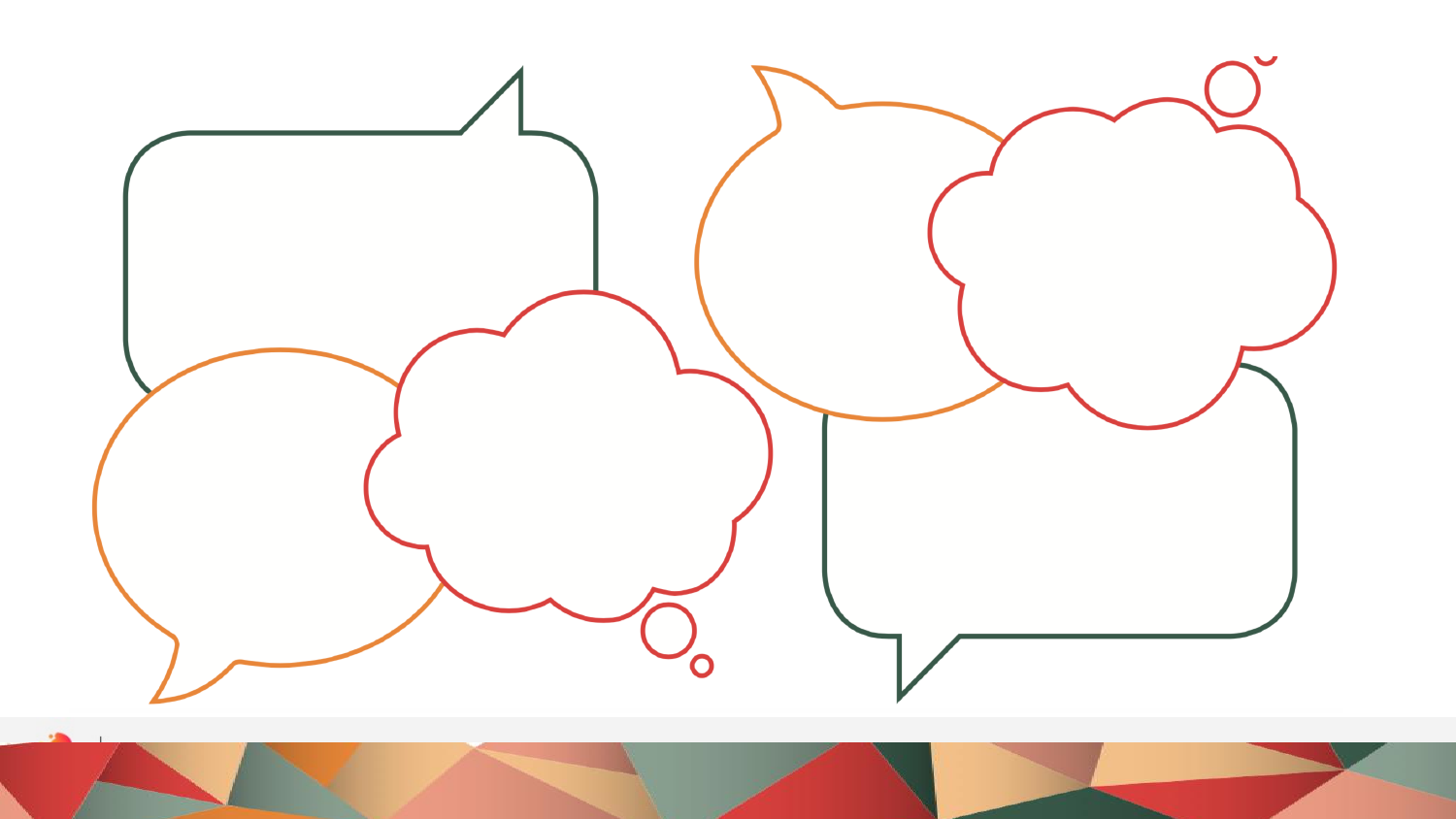# A little bit different……

- Is this a good use of information?
- Would you be happy for your information to he used in this way?
- What are the benefits?
- What are the dangers?
- What should the rules be?

#### **Mohammed's story**

Mohammed is 42 years old and has recently been diagnosed with diabetes. During a review of people's health records, the NHS found that there were a lot of people with diabetes in Mohammed's area. They set up a local diabetes group to support people with diabetes. It provides information about diabetes, advice about exercise and healthy eating, blood tests and medical treatments.

"I probably wouldn't go to the diabetes group if it were in the hospital but because it's local I go every week"

The NHS used information from the healthcare records of everybody in the region to find out where new healthcare services are needed.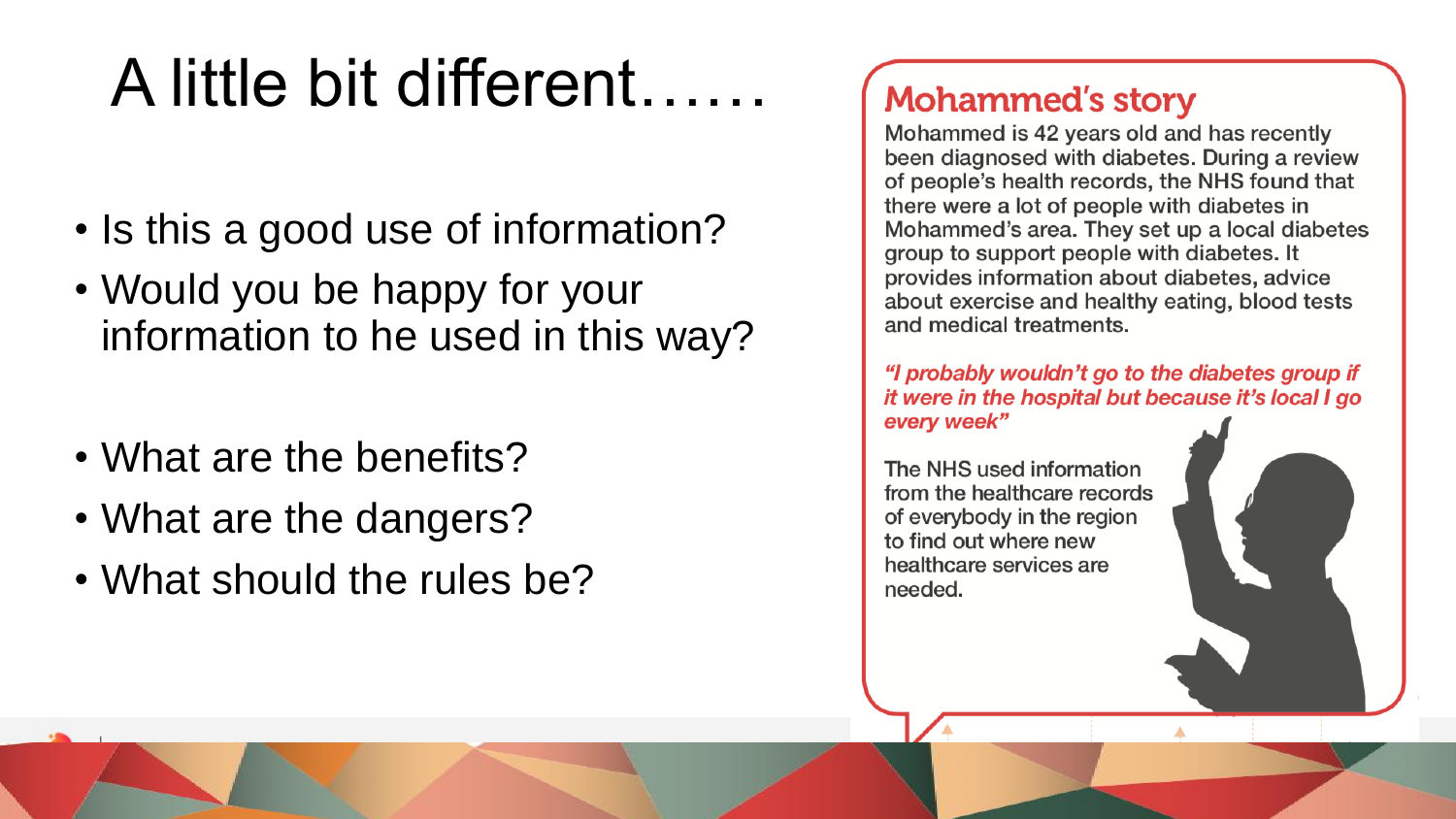# A different use……

- Is this a good use of information?
- Would you be happy for your information to he used in this way?
- What are the benefits?
- What are the dangers?
- What should the rules be?

### Saffi's story

NHS researchers looked at information from everybody's medical records to find out what makes it more likely that somebody will develop cancer. They searched the records to find people who are more at risk and shared this information with local health clinics. Saffi's records showed that she is at higher risk so her local health clinic wrote to her to invite her for screening.

"I was surprised to get a letter from the clinic. At the appointment they explained why I am more likely to get cancer and they gave me lifestyle advice and offered me a screening test"

Saffi can have a screening test every year. By using information from everybody's medical records, the NHS aims to detect cancer sooner and treat it more successfully.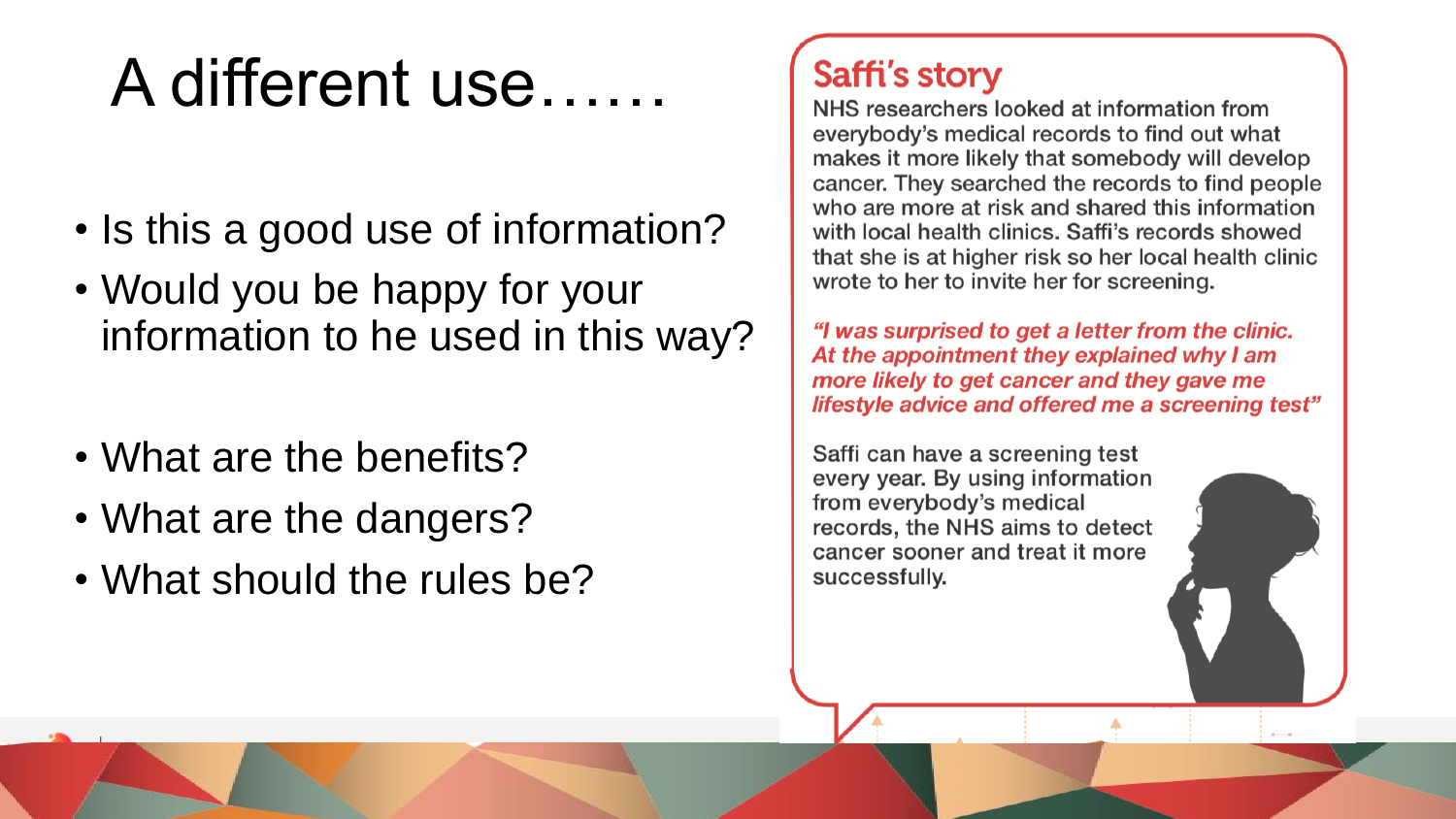# Are you different?

For health professionals: Do you feel different thinking about this as a professional to when you are a patient or carer?

- Why is it different?
- Benefits (green), Dangers (red), Rules (orange)

For the public: Why might you be keener than others to share your data?

- What has made this difference?
- Benefits (green), Dangers (red), Rules (orange)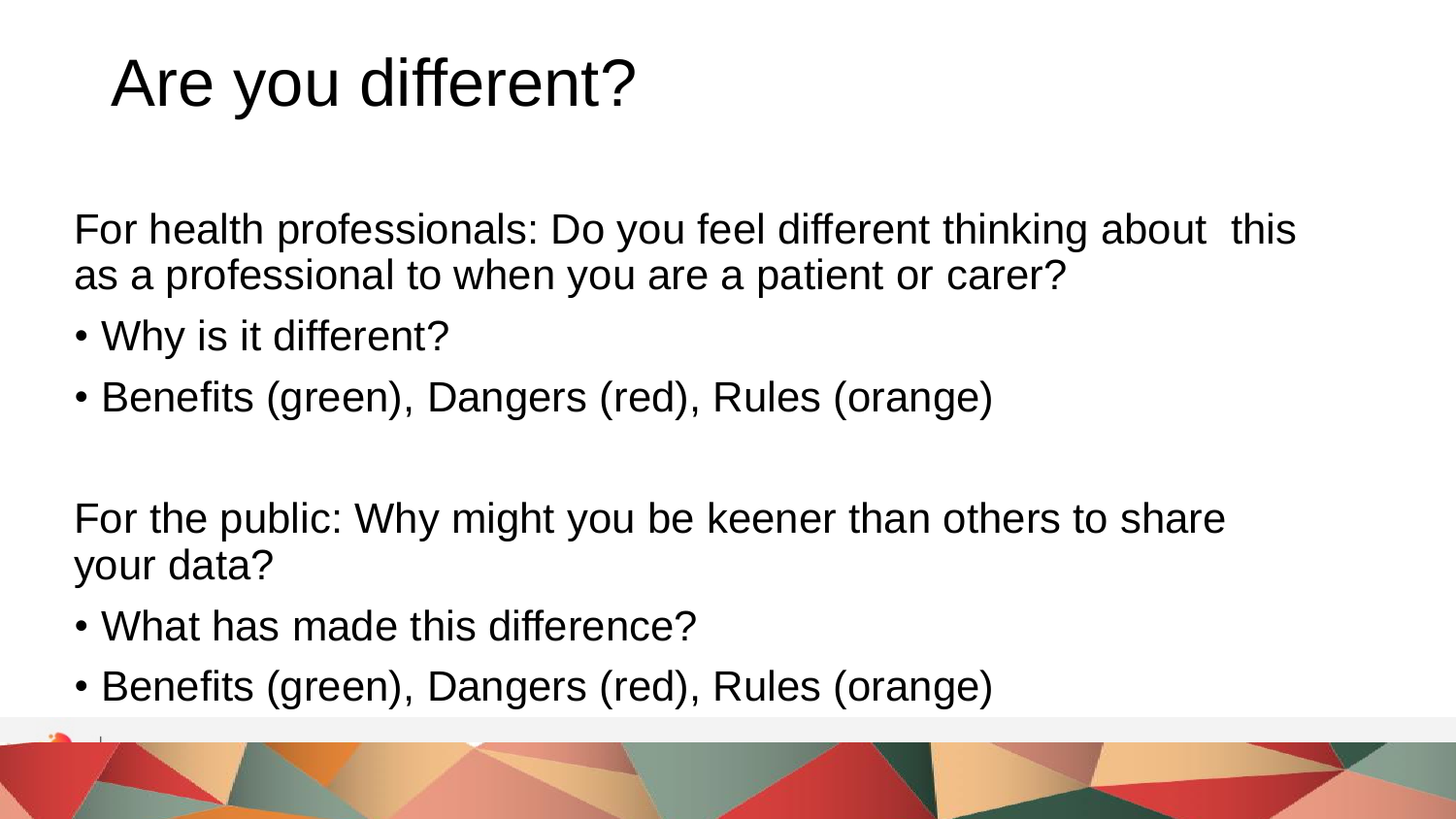